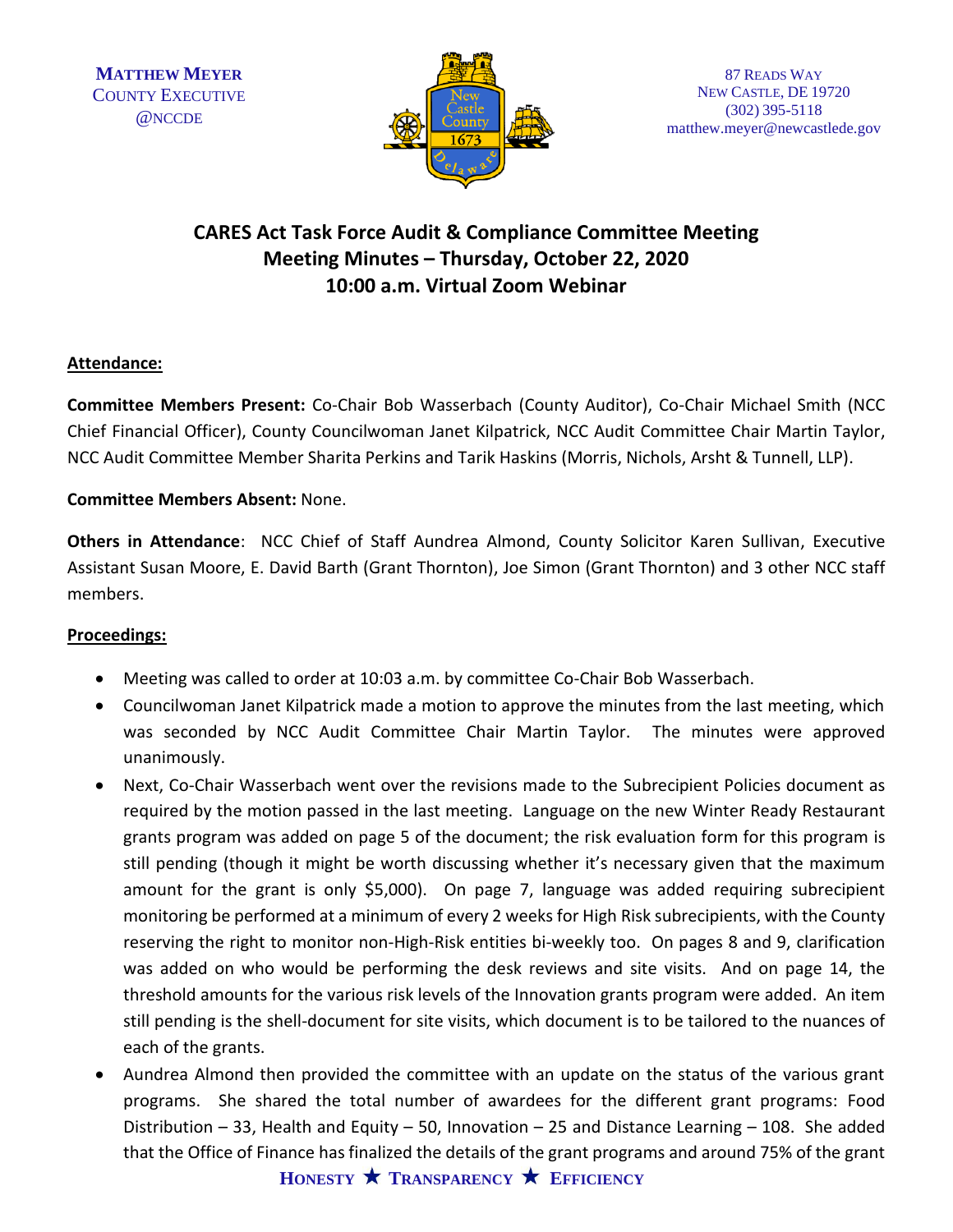money has been awarded. (Note that there are some entities that haven't yet completed the required documentation for grant money disbursements.) The Winter Ready grant program for restaurants has also already hit capacity with 62 applicants. Councilwoman Kilpatrick inquired whether the ceiling for this grant program would be raised if there were a lot more applications. Ms. Almond replied that the Administration was keeping track of the applications coming in and might go to Council in such a case. Councilwoman Kilpatrick said that it would be better for the Administration to approach the Council sooner rather than later.

Co-Chair Wasserbach asked whether there were any other grant programs being considered by the Administration, to which Ms. Almond replied that there was nothing specific in the immediate horizon. Co-Chair Wasserbach then brought up the additional funding being provided to the Delaware Nonprofit Support fund. Aundrea Almond explained that the fund is being administered by the United Way and the Delaware Community Fund. The County is providing the funds to the State for this program.

Co-Chair Michael Smith provided some additional details on the status of the grants, going into the specifics of how many applicants had responded for each grant. He reiterated the County's desire to get the funds out to the grant applicants quickly. Co-Chair Smith also brought up that there seems to be some confusion at the fire companies on what are permissible payroll expenses covered by the Coronavirus Relief Fund. He was planning to hold a meeting with the fire companies to explain the admissible CRF expenditures. Currently, only one fire company has exceeded its initial CRF funds allocation and, if needed, the Administration would go to County Council to request more funds for the fire companies. Next, Co-Chair Smith went over the County's contribution to some of the State's CRF initiatives. He added that he was planning to discuss the reporting requirements for funds transferred to the State of Delaware with Grant Thornton. Councilwoman Kilpatrick asked who is ultimately responsible for reporting to the Treasury on funds transferred to the State. Co-Chair Smith replied that it is New Castle County's responsibility. Co-Chair Wasserbach added that Co-Chair Smith and he were planning to have a meeting with the State officials on subrecipient monitoring.

Next, Co-Chair Smith gave a presentation on the County's cost-sharing programs with the State. He explained that about \$136 million was being allocated from the CRF funds for cost-sharing with the State of Delaware for the six statewide COVID-19 relief initiatives – Unemployment Insurance Trust Fund, Essential Childcare program, Statewide Testing program, Statewide Contact Tracing program, Enhanced Rent and Utility program and Hospital Emergency Loan Program. This was 45% of the County's share of the program which was the same as the proportion of CRF funds received by New Castle County. Co-Chair Wasserbach inquired whether there was a need for subrecipient monitoring of these funds. Co-Chair Smith answered that he was planning to discuss that with Grant Thornton.

**HONESTY TRANSPARENCY EFFICIENCY**